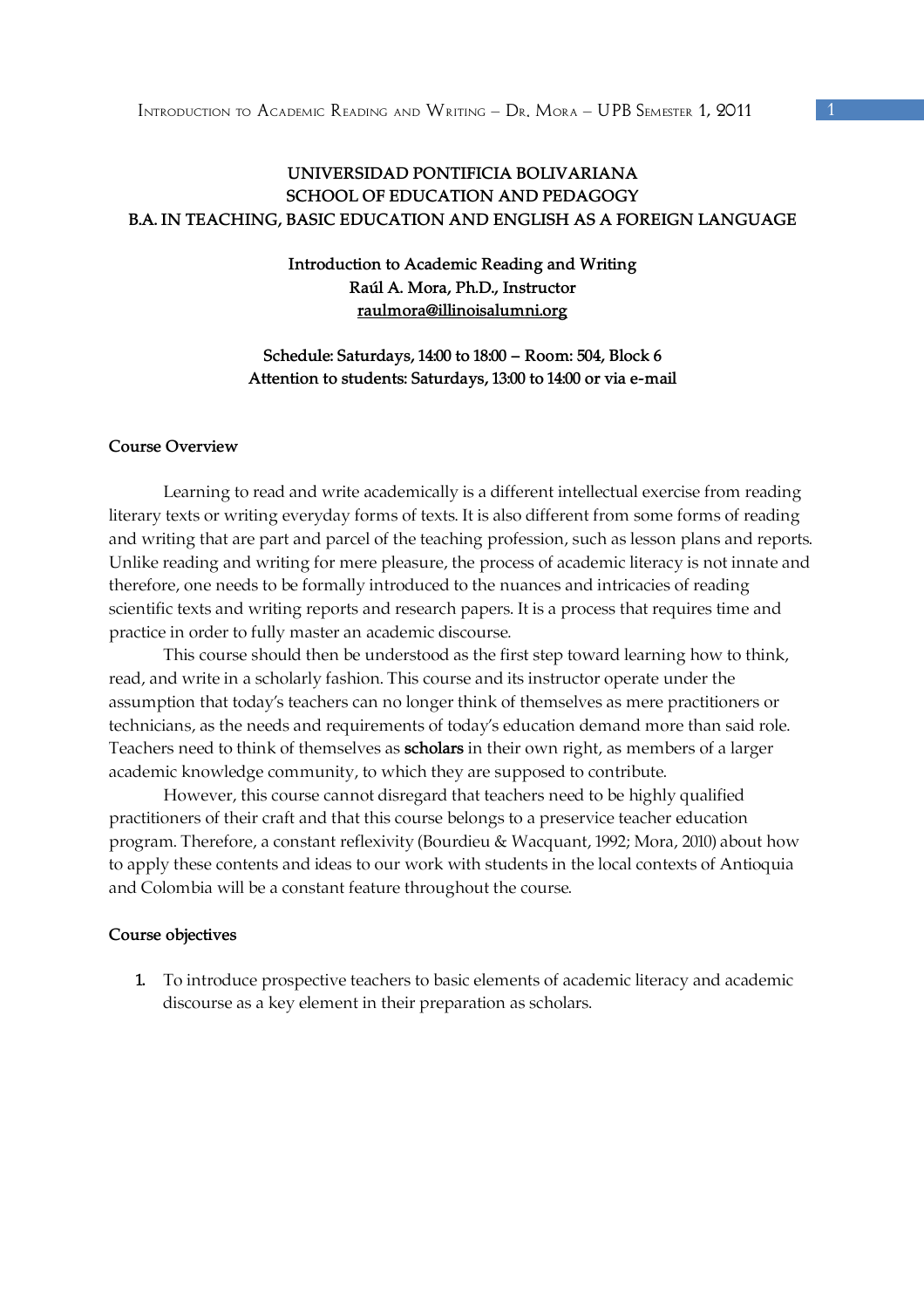2. To create a space of reflexivity for prospective teachers to consider ways to incorporate these elements of academic literacy and academic discourse within their own teaching for their students' own benefit and growth.

## **Assignments**

The course will have both a Midterm and Final Exams. In addition, there are three assignments related to academic literacy that students have to comply with during the semester:

**Midterm exam.** It will be an in-class assignment, related to a particular issue of academic reading and writing that we have discussed in the first half of the course (Tentative date: March 16, 25% of final grade)

**Final exam.** It will be an in-class assignment where students, using the class literature, will take a stand about an educational issue related to academic reading and writing (Last day of class; 25% of final grade)

**Scientific article presentation and critical review.** In pairs, students have to select an article from one of the major journals on ELT in Colombia (e.g. HOW, PROFILE, CALJ, Íkala) or from any Open-Access journals in education, pedagogy, or ELT available online (you will find a list of links at the end of the syllabus). They will read the article and share their reading and their critique of the article in front of the class. They will also write a short critical review of the article they selected. (Throughout April, 15% of final grade).

**Response papers.** An important part of being an academic is learning to react to what one reads in a scholarly fashion. During the course, students have to write two response papers in which they react to an article we read in class. We will discuss key elements of writing research papers in the January class sessions. (Look at schedule for deadlines, each paper is 10% of the final grade)

Philosophy of Teaching and Education. Part of the reflexivity process that guides this course includes thinking of where we stand as educators and scholars and the beliefs and practices that guide our work. Throughout the semester, we will work on how to create a philosophy statement. Students will turn in two drafts of the statement. (Look at schedule for deadlines, 15% of final grade)

#### **Expectations**

**Classwork.** I expect all students to be on time every week. If, for some reason, you cannot be in class, please notify me as soon as possible. Make sure to talk to either your other classmates or me to make up for the work. No assignments will be accepted after the due date without a proper excuse. The deadlines are set well in advance so check your personal or work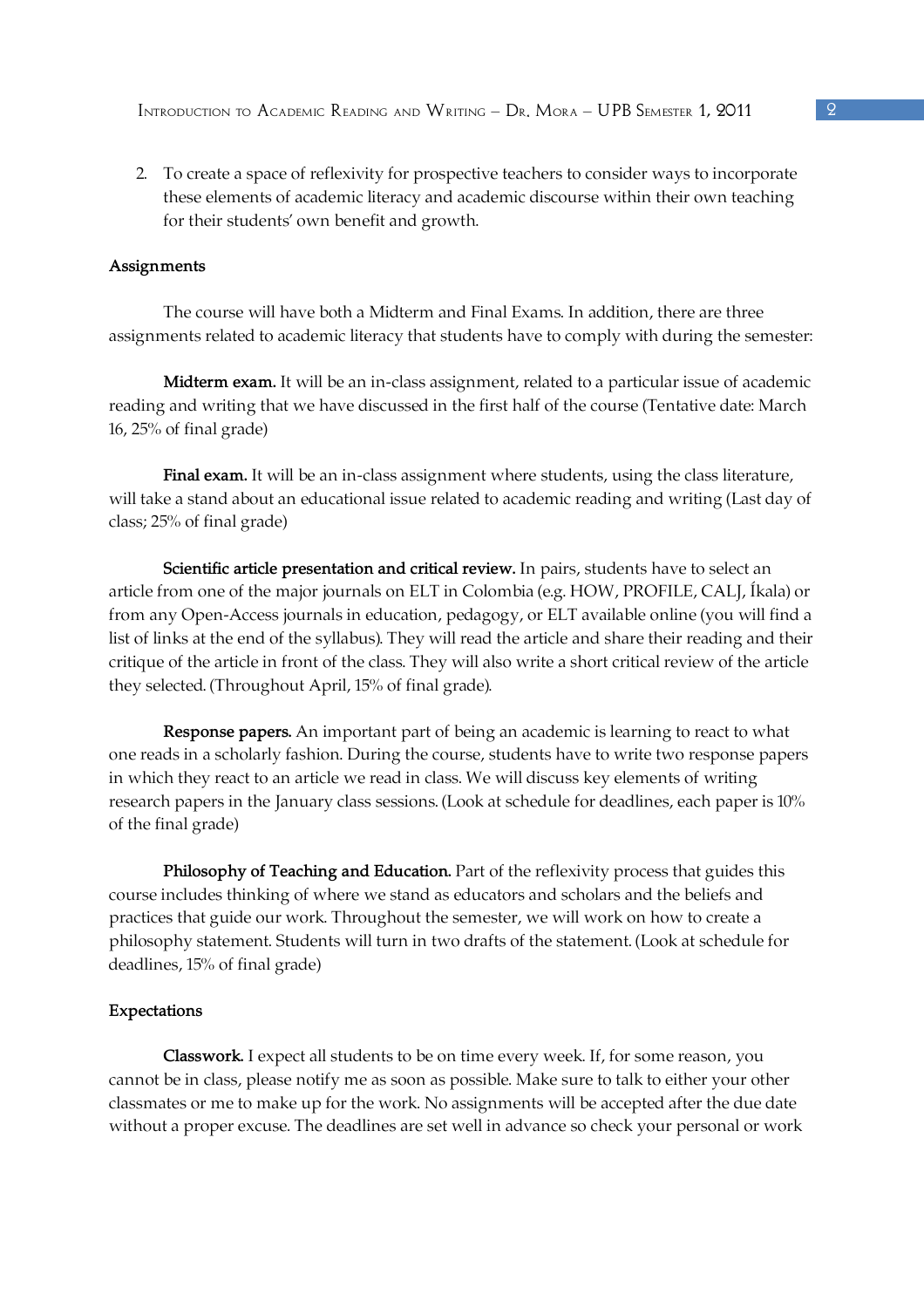schedules and check there are not any conflicts. If you foresee a conflict, talk to me immediately so we can make proper arrangements. All work is to be submitted electronically via e-mail at raulmora@illinoisalumni.org. Please include the letters ARW in the subject line so I know this is a classroom assignment. There may be a possibility that I have to travel out of town for conferences or paperwork issues at least once or twice during the semester. If that happens to be the case, you will still be responsible for the tasks for that class session. I will notify you in advance of that situation.

**Participation.** I expect all students to be prepared to participate in every class. This includes reading the assigned readings and documents and bringing all required resources at all times. All of you should be prepared to raise questions and issues as the result of your reading and the interactions with your instructor and each other. Since all of you will probably be (or may already be) teachers, I also expect a high degree of professionalism and ethical behavior from all of you. If you disagree with any ideas in class, feel free to say so in a proper manner. To me, the classroom is a community of learners and scholars. Respectful interactions are important for the success of the academic exercises in which we will engage.

**Methodology.** Students will engage in classwork for 4 hours every Saturday. It is expected that students will need *at least* 4 hours a week to work on the readings and assignments for the course on their own. Since there is an option to use tutoring services to supplement the class, students should be proactive and ask the instructor for help if needed. The instructor may also suggest students to seek tutoring or extra practice if necessary, but the notion that students must be responsible and proactive is fundamental for their success in this course.

**Ethical guidelines.** All assignments are to be original work. As a scholar, I abide by the highest standards of academic integrity, including strong stances against cheating and plagiarism. Guidelines against cheating and plagiarism in this course will follow any internal guidelines that UPB has set in place for academic integrity, as well as existing Colombian copyright legislation, such as Ley 23 de 1986, specifically Article 31 (http://www.cerlalc.org/documentos/colo23.htm) and Ley 1032 de 2006 (http://www.unal.edu.co/dib/cip/pi\_ley\_1032\_2006.html). Please make sure to get yourselves acquainted with these laws.

#### **Resources**

 All classroom resources are available online on the Moodle site the instructor has set up for this course. Your instructor will e-mail you the instructions on how to access the site. It is your responsibility to either download (or, in the case of the Scientific Reading assignment, upload) the resources for every week. In addition to online resources, you are supposed to have a notebook/journal with you at all times. We will do extensive note-taking during the course. For some assignments, showing evidence that you took notes as part of the preparation process will be a pre-requisite.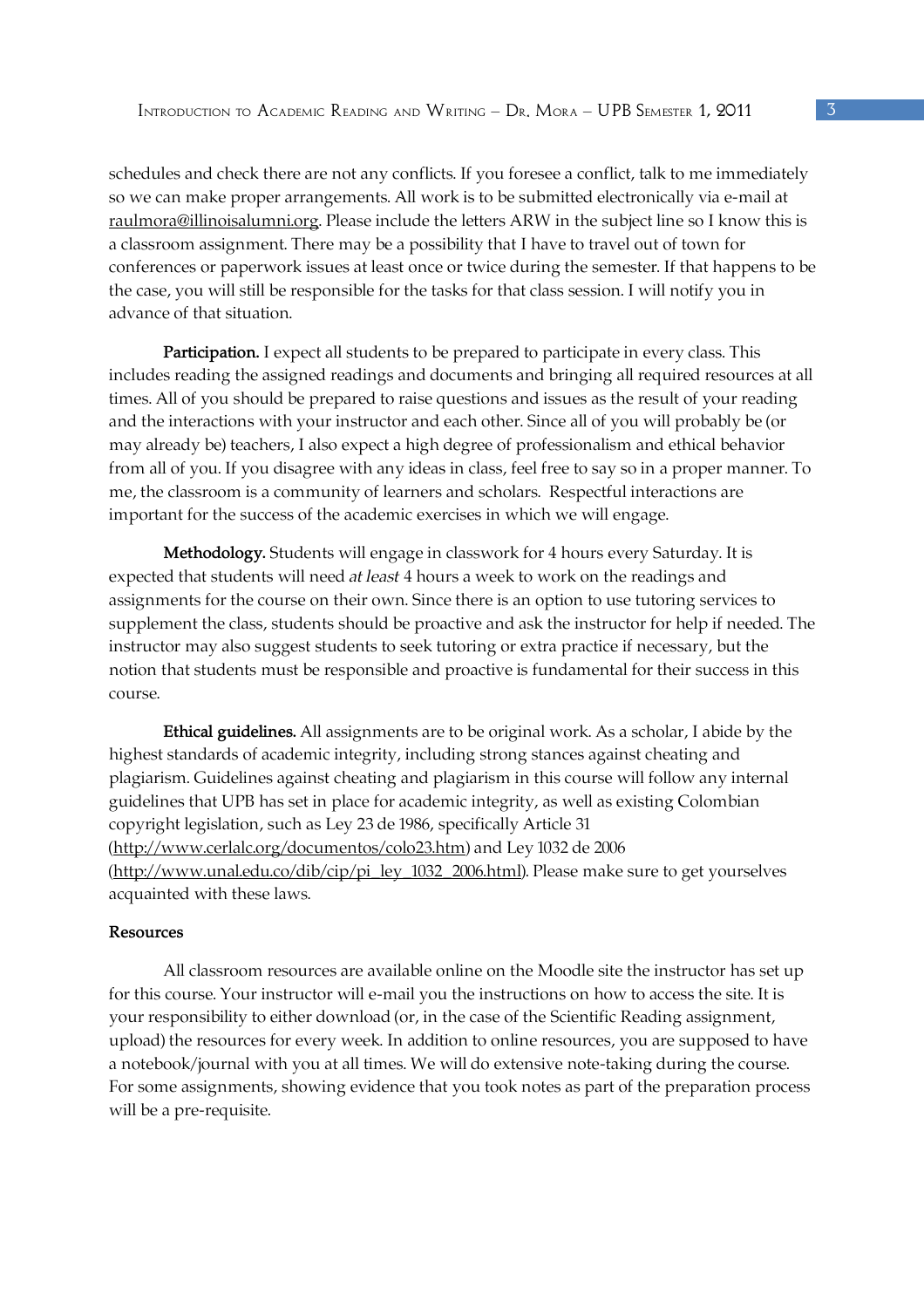#### **Technology**

We will have access to the computer labs for some class sessions. If you happen to have a laptop, you can bring it to class as well. It is advisable to download the readings to your hard drives before the class, since use of Wi-Fi might not be needed on all occasions. In case that you cannot bring your own laptop, please make sure to print the readings (I encourage you print on both sides of the sheet, print 2 pages per side of the sheet, or use scrap paper). Regarding the use of other online applications in class (e.g. Facebook, Twitter, e-mail, etc.), I kindly ask all of you to avoid using it during class. Regarding the use of cell phones and smartphones, I have a **nophoning, no-texting** policy in class. We only meet for four hours a week, so unless we are talking about life-or-death situations in your lives (which may happen), I expect not to see any communication devices in your hands.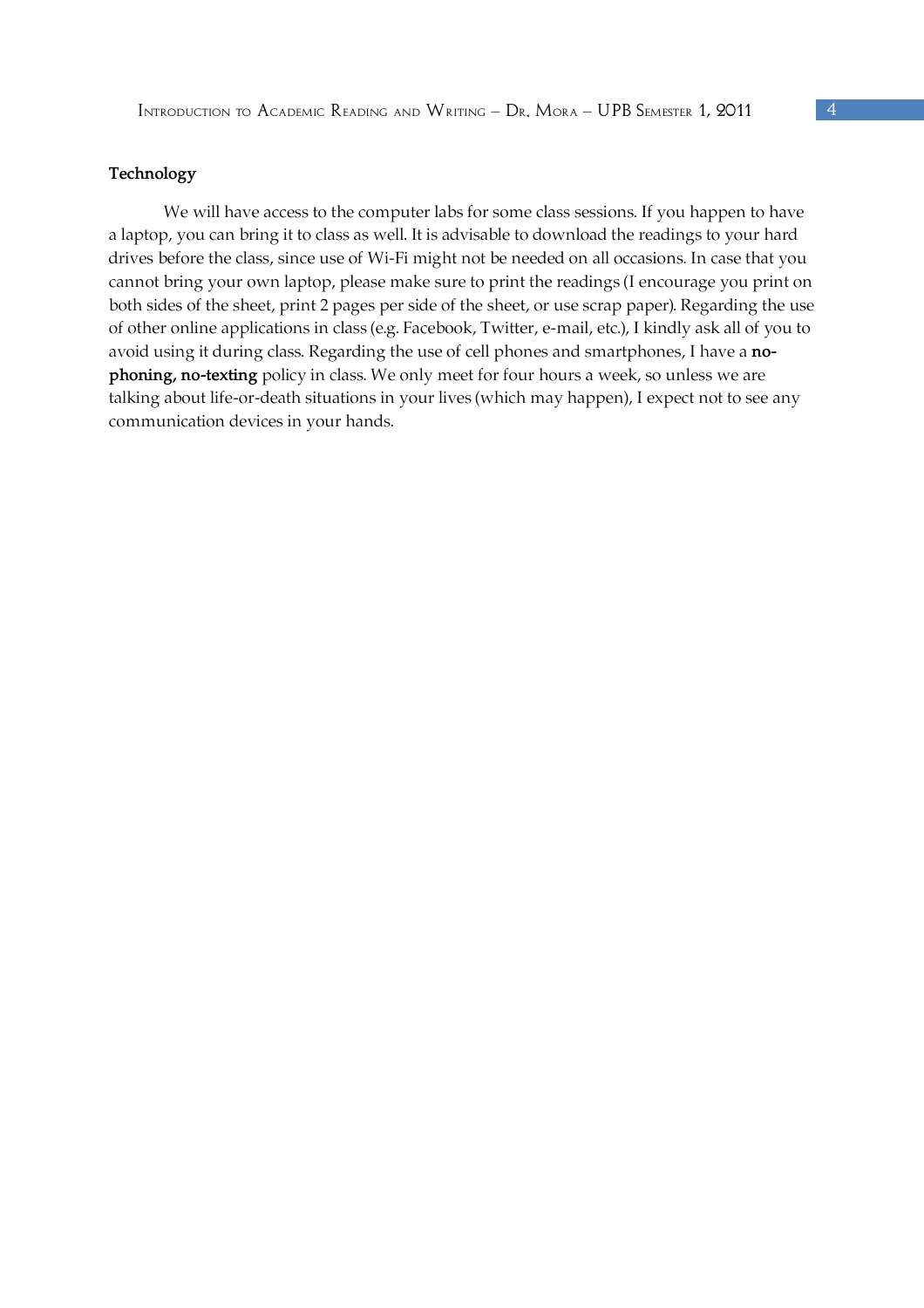# **Class Schedule**

| Week              | <b>Topics</b>                                        | Assigned Readings (all available on<br>Moodle site) |
|-------------------|------------------------------------------------------|-----------------------------------------------------|
| $\mathbf{1}$      | Introduction to the course                           | Alvermann, et al., 1996                             |
| Jan 15            | Introduction to Academic Reading and                 | Ghent, 2010                                         |
|                   | Writing                                              | Holbrook & Rannikmae, 2009                          |
|                   |                                                      | Snow, 2010                                          |
| $\overline{2}$    | The structure of an academic text                    | Connell, 2010                                       |
| Jan 22            |                                                      | Mora, 2006                                          |
|                   |                                                      | Padilla, et al., 2009                               |
| 3                 | Reading: Skimming & Scanning                         | Luttrell, et al., 2010                              |
| Jan 29            | Writing: Foundations of Grammar within               |                                                     |
|                   | Academic Writing                                     |                                                     |
| $\overline{4}$    | Reading: Summarizing                                 | Lavoie, 2008                                        |
| Feb 5             | Writing: APA Style                                   | Trexler Library, Muhlenberg College                 |
|                   |                                                      | (n.d.)                                              |
| 5                 | Reading: Questioning                                 | Honig, 2010                                         |
| Feb <sub>12</sub> | Writing: Descriptive and Narrative styles            |                                                     |
| 6                 | Reading: Note-taking                                 | Michalsky, et al., 2009                             |
| Feb <sub>19</sub> | Writing: Persuasive style                            |                                                     |
| 7                 | Reading: Critical Reading                            | Osborne, 2010                                       |
| Feb 26            | Writing: Argumentative style                         |                                                     |
| 8                 | Reading: Using online data                           |                                                     |
| Mar 5             | bases/Literature review                              |                                                     |
|                   | Writing: The Response Paper                          | Instructor's handout                                |
| 9                 | Reading: The Lit Review                              | Webster & Watson, 2002                              |
| Mar <sub>12</sub> | Writing: The Philosophy Statement                    | Instructor's handout                                |
| 10<br>Mar 19      | <b>MIDTERM EXAM</b>                                  |                                                     |
| 11                | Talking about reading: Student                       |                                                     |
| Mar 26            | presentations                                        |                                                     |
|                   | The writing process: Questioning the                 | Mora, 2004                                          |
|                   | author                                               |                                                     |
|                   | <b>RESPONSE PAPER 1 DUE</b>                          |                                                     |
| 12                | Talking about reading: Student                       |                                                     |
| Apr 2             | presentations/Vocabulary                             |                                                     |
|                   | The writing process: Drafting and                    | Lamott, 1995                                        |
|                   | outlining<br>FIRST DRAFT OF PHILOSOPHY STATEMENT DUE |                                                     |
| 13                | Talking about reading: Student                       |                                                     |
| Apr 9             | presentations                                        |                                                     |
|                   | The writing process: Drafting and                    | <b>Brand</b> , 1998                                 |
|                   | revising                                             |                                                     |
| 14                | Talking about reading: Student                       |                                                     |
|                   |                                                      |                                                     |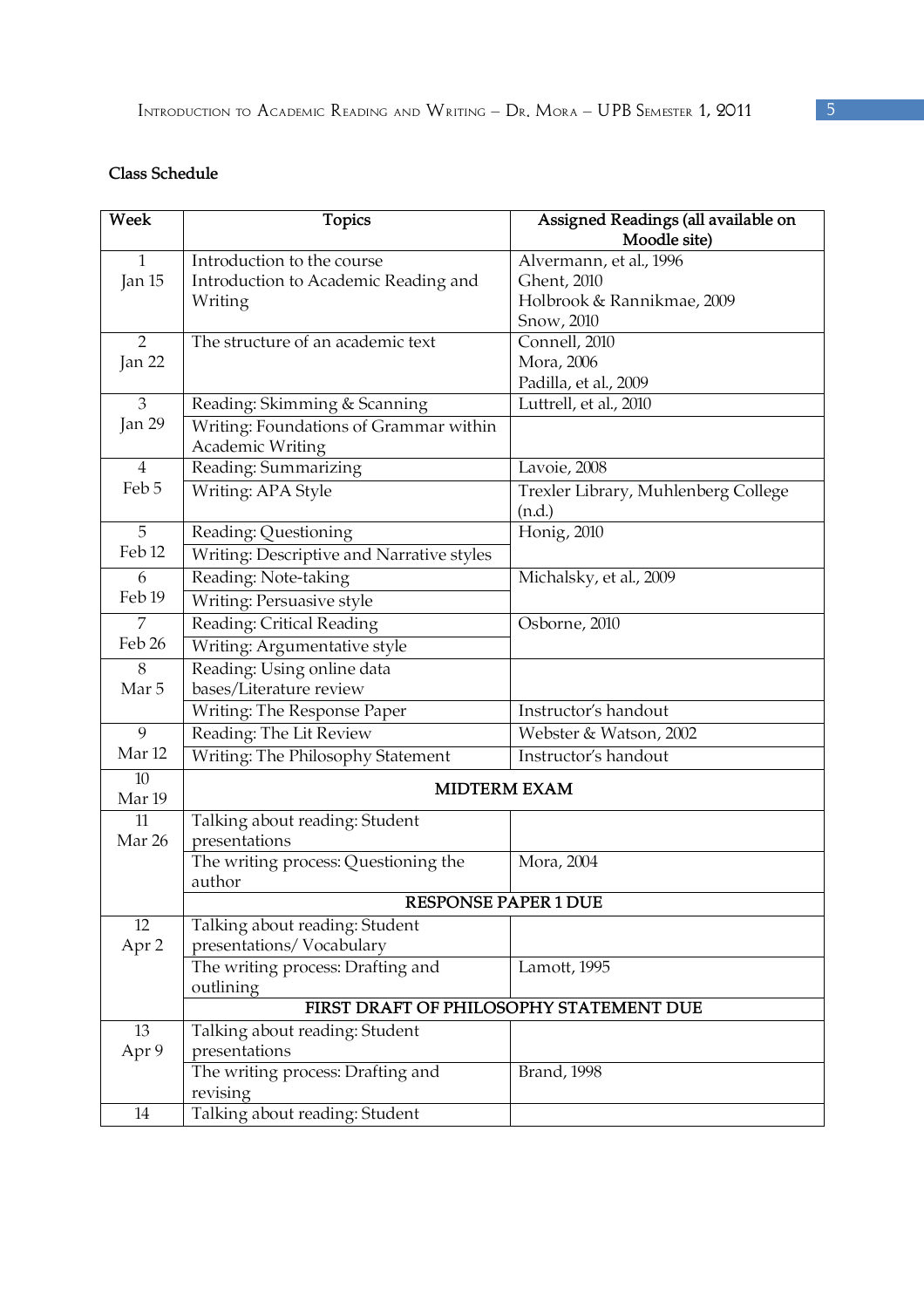| Apr <sub>16</sub> | presentations                                       |                         |  |
|-------------------|-----------------------------------------------------|-------------------------|--|
|                   | The writing process: Proofreading and<br>publishing | Morgan, 1999            |  |
| Apr 23            | <b>EASTER - NO CLASS</b>                            |                         |  |
| 15<br>Apr 30      | Talking about reading: Student<br>presentations     |                         |  |
|                   | The writing process: Practice session I             | <b>TBA</b>              |  |
| 16<br>May 7       | Talking about reading: Student<br>presentations     |                         |  |
|                   | The writing process: Practice session II            | <b>TBA</b>              |  |
| 17                | The writing process: Peer review and                | Holschuh, 1998          |  |
| May 14            | publication                                         | Readence & Barone, 1996 |  |
|                   | Plagiarism in Academic Reading and                  | Badke, 2010             |  |
|                   | Writing                                             | Bellack, 2008           |  |
|                   |                                                     | Sikes, 2009             |  |
|                   | PHILOSOPHY STATEMENT DUE                            |                         |  |
| 18                | Reflexivity on Academic Reading and                 | Alvermann, 2006         |  |
| May 21            | Writing in the EFL Curriculum (Part I)              | Brunner, 2009           |  |
|                   |                                                     | Ciechanowski, 2009      |  |
|                   |                                                     | Krashen, 2009           |  |
|                   |                                                     | Sharkawy, 2009          |  |
|                   |                                                     | Whitin, 2009            |  |
| 19                | Reflexivity on Academic Reading and                 | McDermott, 2010         |  |
| May 28            | Writing in the EFL Curriculum (Part I)              | Pearson, et al., 2010   |  |
|                   |                                                     | Shanahan, 2010          |  |
|                   |                                                     | Stewart, 2009           |  |
|                   |                                                     | Webb, 2010              |  |
|                   |                                                     | van den Broek, 2010     |  |
|                   | <b>RESPONSE PAPER #2 DUE</b>                        |                         |  |
| 20<br>Jun 4       | <b>FINAL EXAM</b>                                   |                         |  |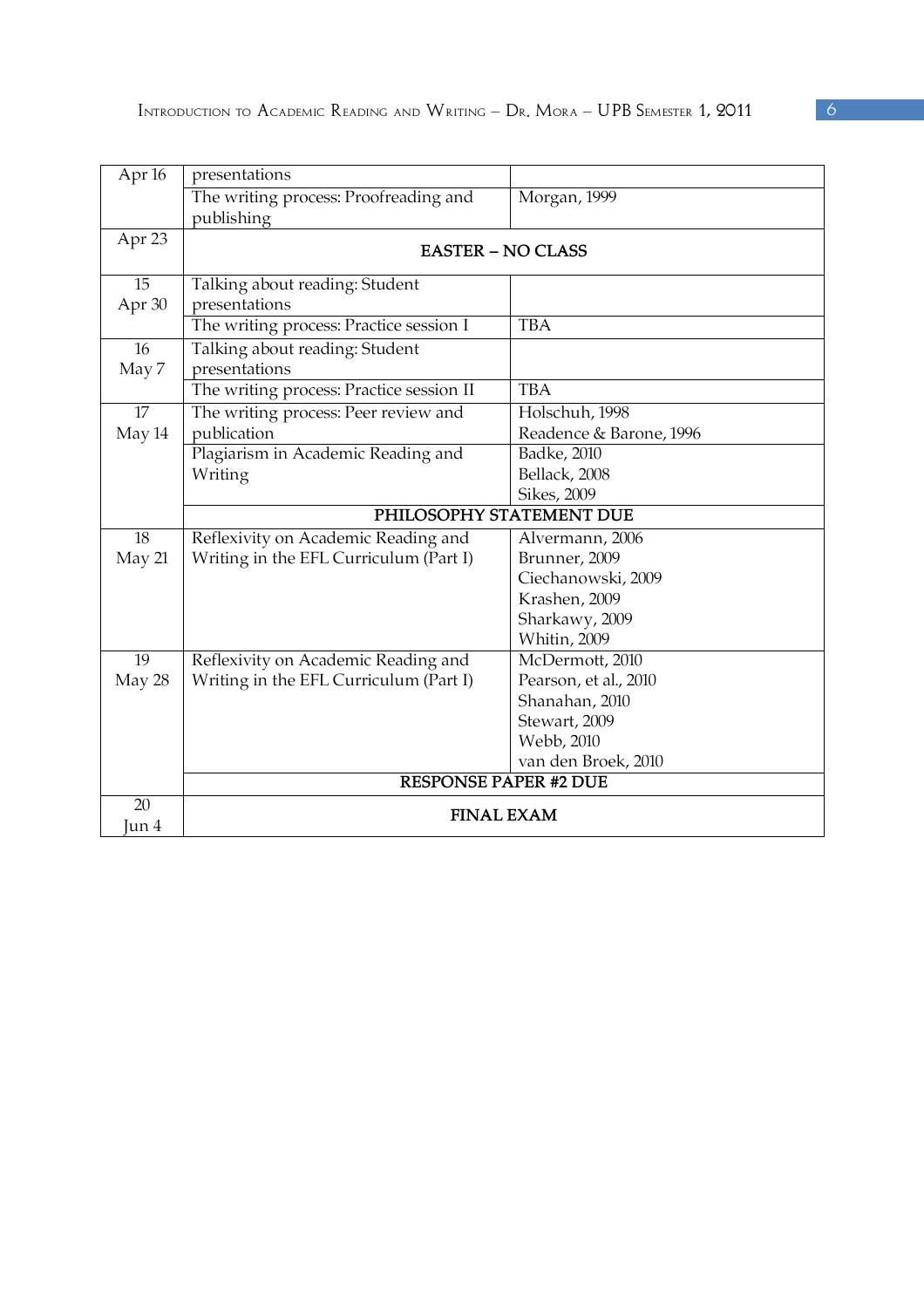## **Online Resources**

- Center for Writing Studies at the University of Illinois at Urbana-Champaign (USA): http://www.cws.illinois.edu/workshop/writers/
- Online Writing Lab (OWL) at Purdue University (USA): http://owl.english.purdue.edu/
- Academic writing advice University of Toronto (Canada): http://www.writing.utoronto.ca/advice
- Language and Learning Online Monash University (Australia): http://www.monash.edu.au/lls/llonline/index.xml
- Reference information about APA Style: http://apastyle.org
- I also post information about Academic Reading and Writing, literacy, and ELT on Twitter at http://twitter.com/literaciesinelt

## **References**

- Alvermann, D. E. (2006). Youth in the middle: Our guides to improved literacy instruction? *Voices from the Middle, 14*(2), 7-13.
- Alvermann, D. E., O'Brien, D. G., & Dillon, D. R. (1996). On writing qualitative research. *Reading Research Quarterly, 31*(1), 114-120.
- Badke, W. (2010). Give plagiarism the weight it deserves. *Online, 31*(5), 58-60.
- Bellack, J. D. (2004). Editorial: Why plagiarism matters. *Journal of Nursing Education, 43*(12), 527- 528.
- Brand, A. G. (1998). *Writing in the majors: A guide for disciplinary faculty.* Brockport, NY: SUNY College at Brockport.
- Brunner, J. (2009). The kids can't read. *Education Digest, 75*(4), 32-36.
- Ciechanowski, K. M. (2009). "A squirrel came and pushed earth": Popular cultural and scientific ways of thinking for ELLs. *The Reading Teacher, 62*(7), 558-568. doi:10.1598/RT.62.7.2
- Connell, T. H. (2010). Writing the research paper: A review. *College Research Library, 71*(1), 6-7.
- Ghent, C. (2010). What undergraduates choose to think and write about when reading science news articles on the Internet. *Journal of College Science Teaching, 39*(3), 34-38.
- Holbrook, J. & Rannikmae, M. (2008). The meaning of scientific literacy. *International Journal of Environmental and Science Education, 4*(3), 275-288.
- Holschuh, J. L. (1998). Editorial: Why manuscripts get rejected and what can be done about it: Understanding the editorial process from an insider's perspective. *Journal of Literacy Research, 30*(1), 1-7. doi:10.1080/10862969809547979
- Honig, S. (2010). What do children write in science? A study of the genre set in a primary science classroom. *Written Communication, 27*(1), 87-119. doi: 10.1177/0741088309350159
- Krashen, S. (2009). Anything but reading. *Knowledge Quest, 37*(5), 18-25.
- Lamott, A. (1995). *Bird by Bird: Some instructions on writing and life.* New York, NY: Anchor.
- Lavoie, C. (2008). Developing multiliteracies through bilingual education in Burkina Faso. *Educational Research and Review, 3*(11), 344-350.
- Luttrell, V. R., Bufkin, J. L., Eastman, V. J., & Miller, R. (2010). Teaching scientific writing: Measuring student learning in an intensive APA skills course. *Teaching of Psychology, 37*(3), 193-195. doi: 10.1080/00986283.2010.488531